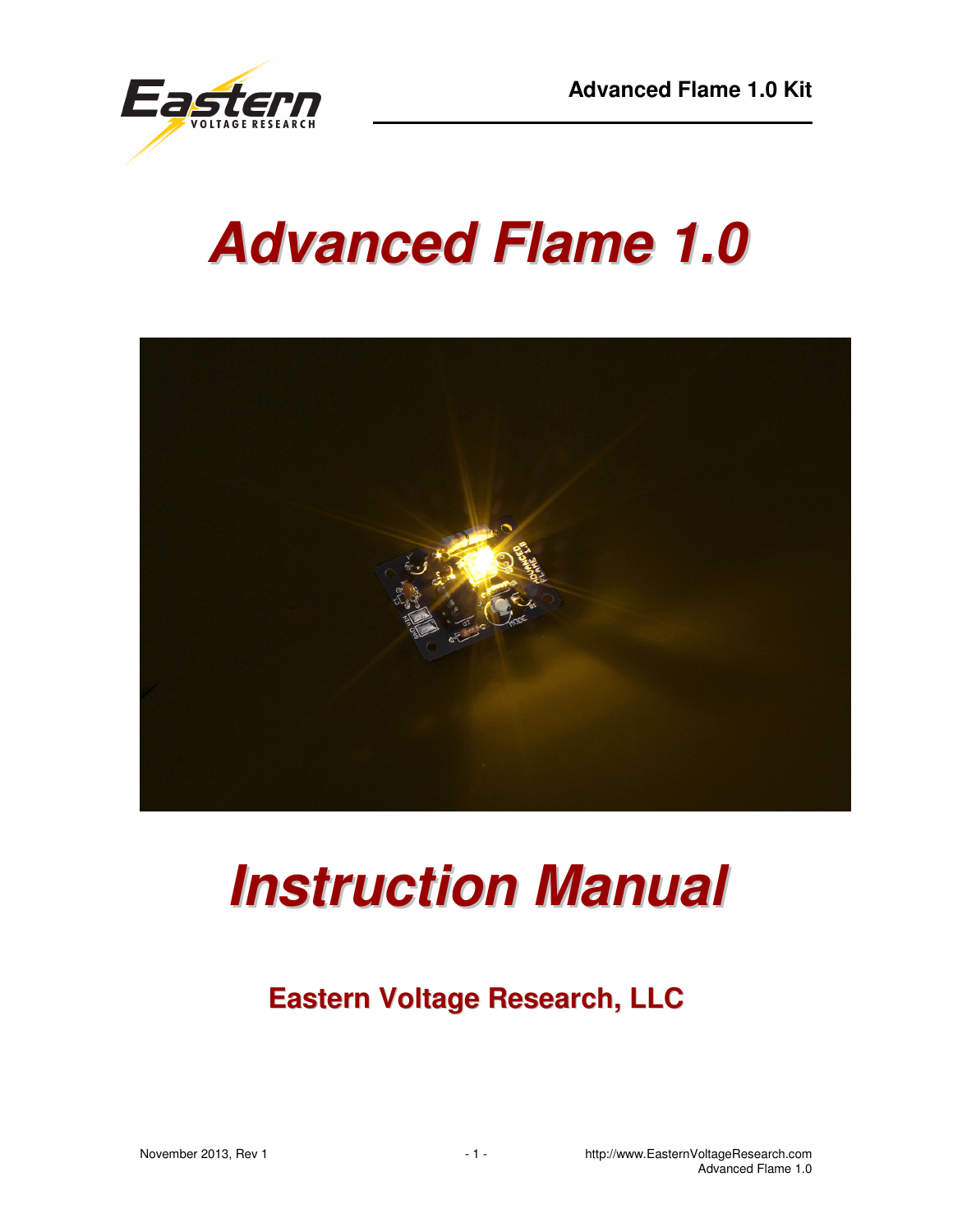



#### **Introduction to the Advanced Flame 1.0 Kit**

Thank you for purchasing the Advanced Flame 1.0 Kit. This kit is a microprocessor controlled high power LED candle that offers several modes of operation including a variety of brightness levels, modulation levels, and effects. Whether you are looking to simulate the glowing embers of slowly dying coals in a fire, or a bright flickering flame in high wind, this kit if for you!

LED candles are definitely one of my most favorite LED applications. I use them almost everywhere. I use them camping, around my house, for dinner parties, and last but not least, for illuminating Halloween Jack O' Lanterns! These LED candles are extremely bright – not like the junk you buy at your local retail store.

The Advanced Flame 1.0 kit utilizes a PIC microcontroller to produce a randomly varying pulse width modulated (PWM) output signal which drives a high power CREE Piranha series amber LED.

This kit is a major upgrade over our previous Digital Candle 1.0 and Digital Flame 1.0 kits in that is offers several modes of operation as well as all thru-hole components. We recognized that surface components are very difficult to solder for beginners which is why we felt it was important to offer this kit as a thru-hole only version.

This kit is definitely one of my favorites and I hope you enjoy it too!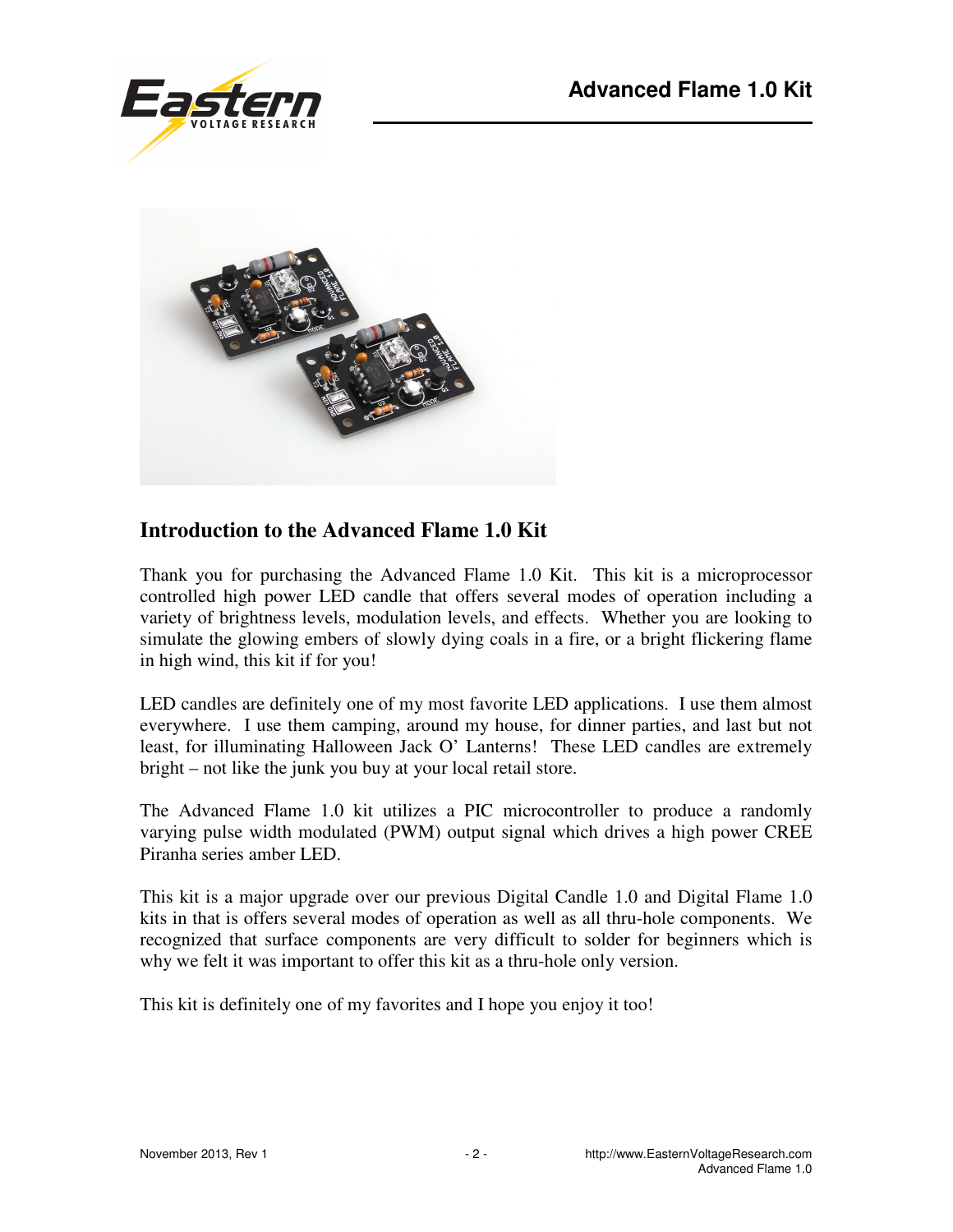

Notice to Beginners: If you are a first time kit builder, you may find this instruction manual easier to understand than expected. Each component in this kit has an individual check box, while a detailed description of each component is provided as well. If you follow each step in the instruction manual in order, and practice good soldering and kit building skills, the kit is next to fail-safe.



#### **Please read this manual in its entirety before building, testing, or operating your kit!**



#### **Circuit Description**

The Advanced Flame 1.0 utilizes a PIC12F683 microcontroller, U2, which produces a randomized output pulse width modulation (PWM) signal which is used to drive a high current MOSFET transistor, Q1, to power a CREE Piranha series LED, D1. The output PWM signal of the PIC12F683 drives the gate of MOSFET transistor, Q1, which when turned ON, allows current to conduct through the LED, D1, and causes it to illuminate. The D2 location is provided for the user for  $T-1$  and  $T-1$   $\frac{3}{4}$  style LEDs as an alternate LED. (Note: If an LED is used at the D2 location, the D1 LED must be removed.) U1 is a 5V linear voltage regulator which provides a regulated 5VDC for the PIC12F683 microcontroller.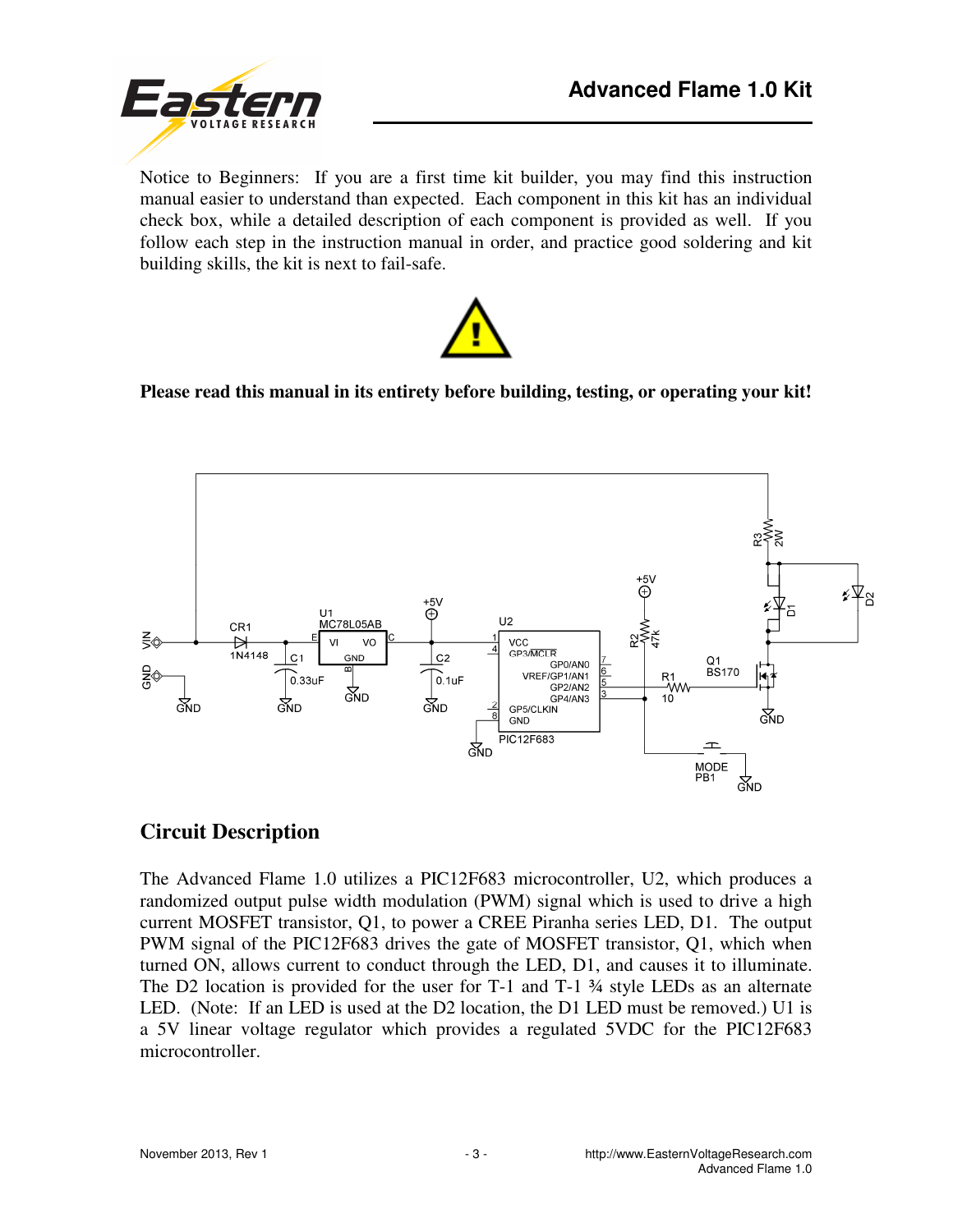

A pushbutton allows the user to cycle through the various operational modes and brightness levels. The presently selected mode is stored in non-volatile EEPROM (memory) location on the PIC12F683 so that if power is removed, the mode of operation is remembered the next time power is applied.

# **Kit Building Tips**

A good soldering technique is key! Let your soldering iron tip gently heat both the wires and pads simultaneously. Apply solder to the wire and the pad when the pad is hot enough to melt the solder. The finished joint should appear like a small shiny drop of water on paper, somewhat soaked in. If the pads have not heated up sufficiently, melted solder (heated only by the soldering iron itself) will form a cold solder joint and will not conduct properly. These cold joints appear as dull beads of solder, and can be easily fixed by applying additional heat to the pad and wire. All components, unless otherwise noted, should be mounted on the top side of the board. This is the side with the silkscreen printing.

When installing components, the component is placed flat to the board and the leads are bent on the backside of the board to prevent the part from falling out before soldering. The part is then soldered securely to the board, and the remaining lead length is clipped off. It is also extremely important to place the components as close to the board as possible. This is necessary for proper operation over the wide frequency range of the various kits we provide. Also be sure that component lead lengths are always as short as possible. This will avoid adding any stray capacitances or inductances that can be detrimental to circuit operation.

An alternative approach (which is actually the one I use) is to install the component into the board and then apply a piece of masking tape on the topside to the hold the component in place temporarily. The leads on the backside of the board are then trimmed leaving about 0.10" lead protruding through the backside of the board, and then soldered from the backside. You can then remove the masking tape, and finally apply a small amount of solder on the top to complete the joint on both sides. This is shown in the figure below.

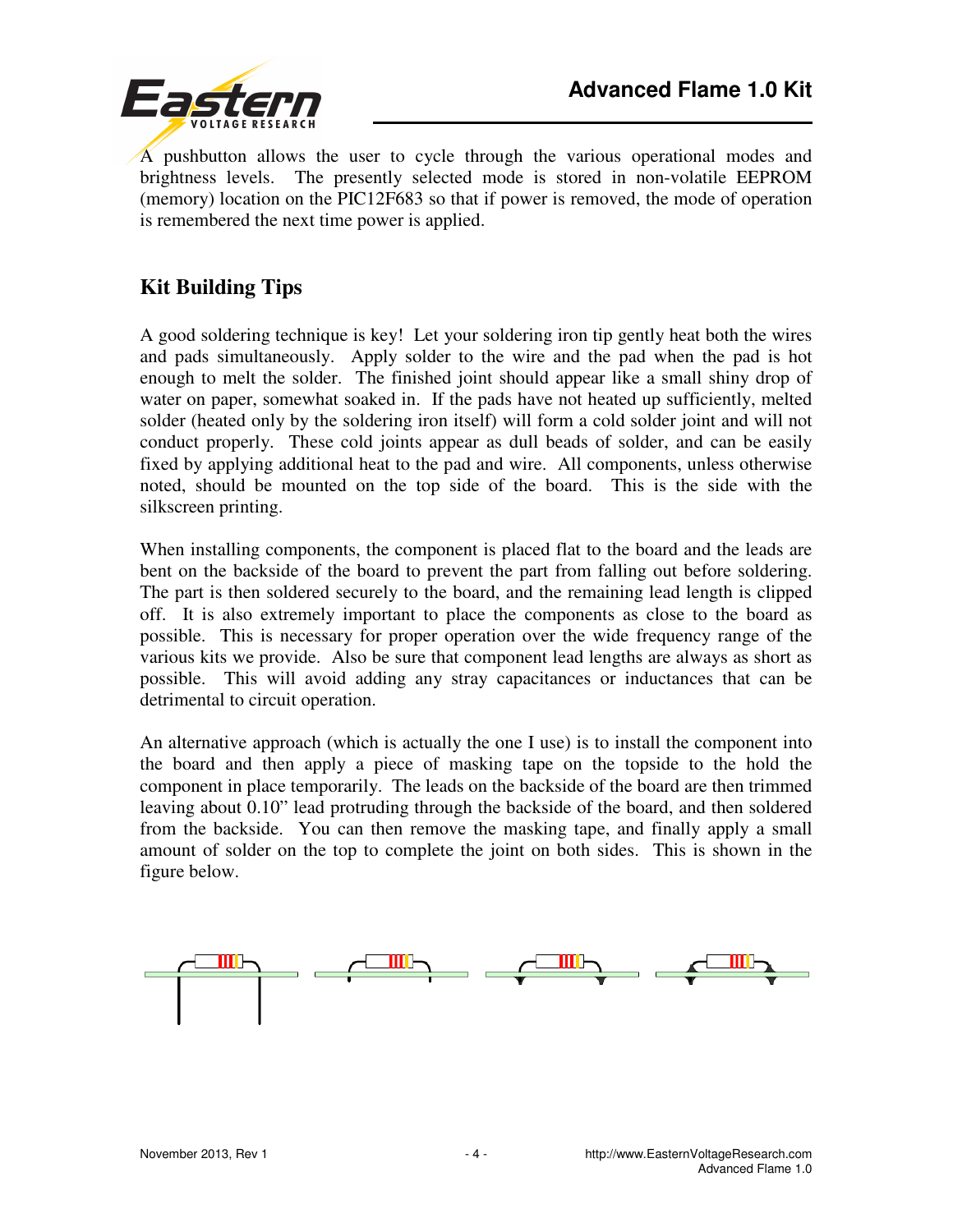



# **Surface Mount (SMT) Component Soldering Instructions**

One of the first things you'll notice with your electronics kit is that many of the included components are surface mount components. These components do not have conventional leads, as is the case with thru-hole components, and instead solder directly to pads located either on the top or bottom of the PCB board.

One of the first things to remember when soldering surface mount (SMT) components to the board is that patience is a must! The first step when soldering a SMT component to the board, after properly identifying both the component and the location where it will be installed on the PCB board, is to slightly "tin" one of the pads on the PCB board that will connect to the component. This is accomplished by simply applying a very small amount of solder directly to the pad with the soldering iron as shown below.



The next step is to pick up and hold the component in place on its tinned pad using tweezers. While holding the component in place with tweezers, briefly re-heat the solder with the soldering iron so that it flows onto the component solder tab and forms a nicely shaped solder fillet. For the remaining solder tabs on the same component, briefly heat up the component tab using the soldering iron and apply a small amount of solder directly to the pad, again creating a nicely shaped solder fillet. It is important to note that when reheating the solder, the soldering iron tip should contact the solder tab of the body of the component and not the solder directly. This will allow the solder to flow as efficiently as possible and form a proper solder fillet.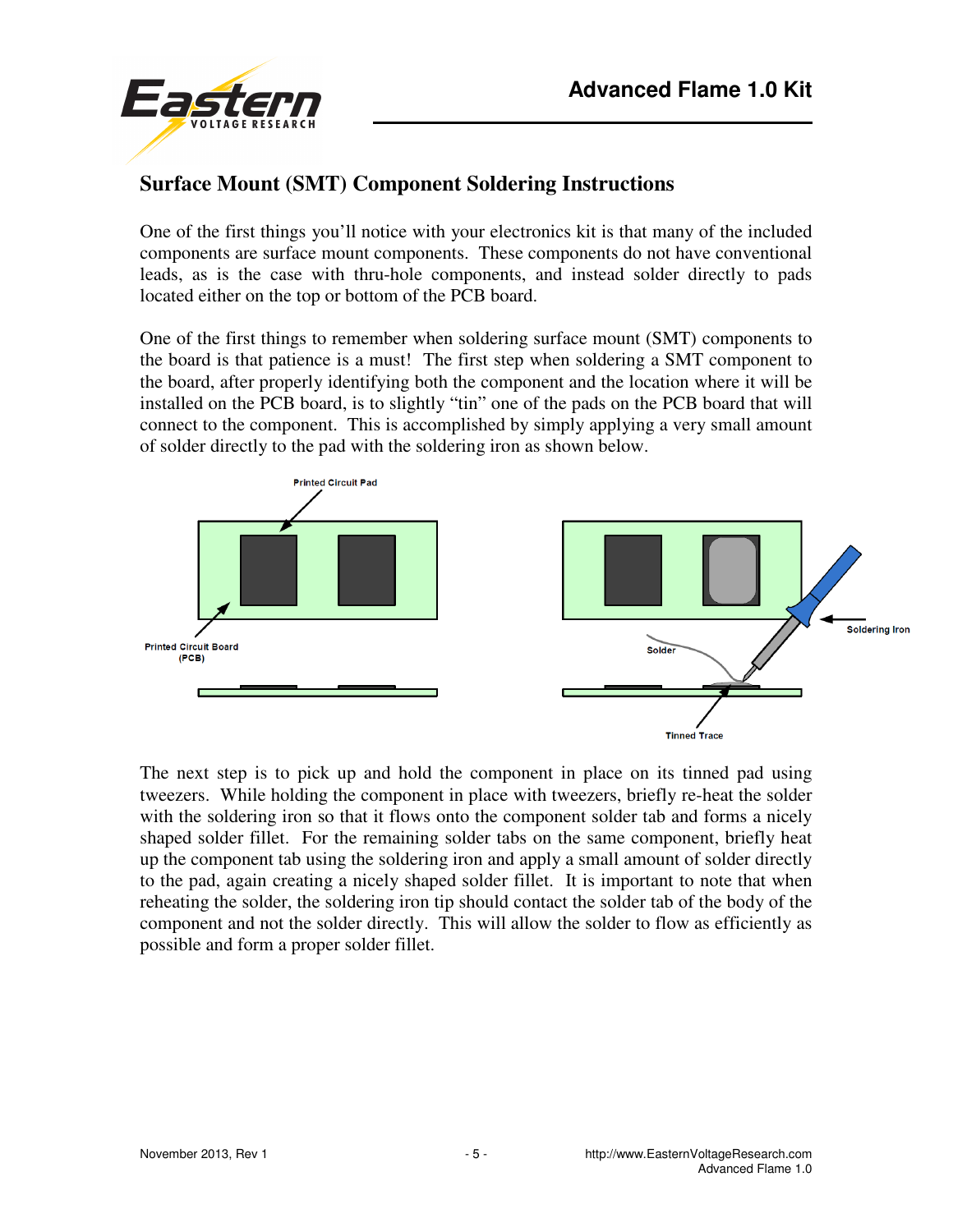

At first, surface mount soldering may seem a bit difficult, but its actually much easier than thru-hole soldering once you get the hang of it. Good luck and take your time!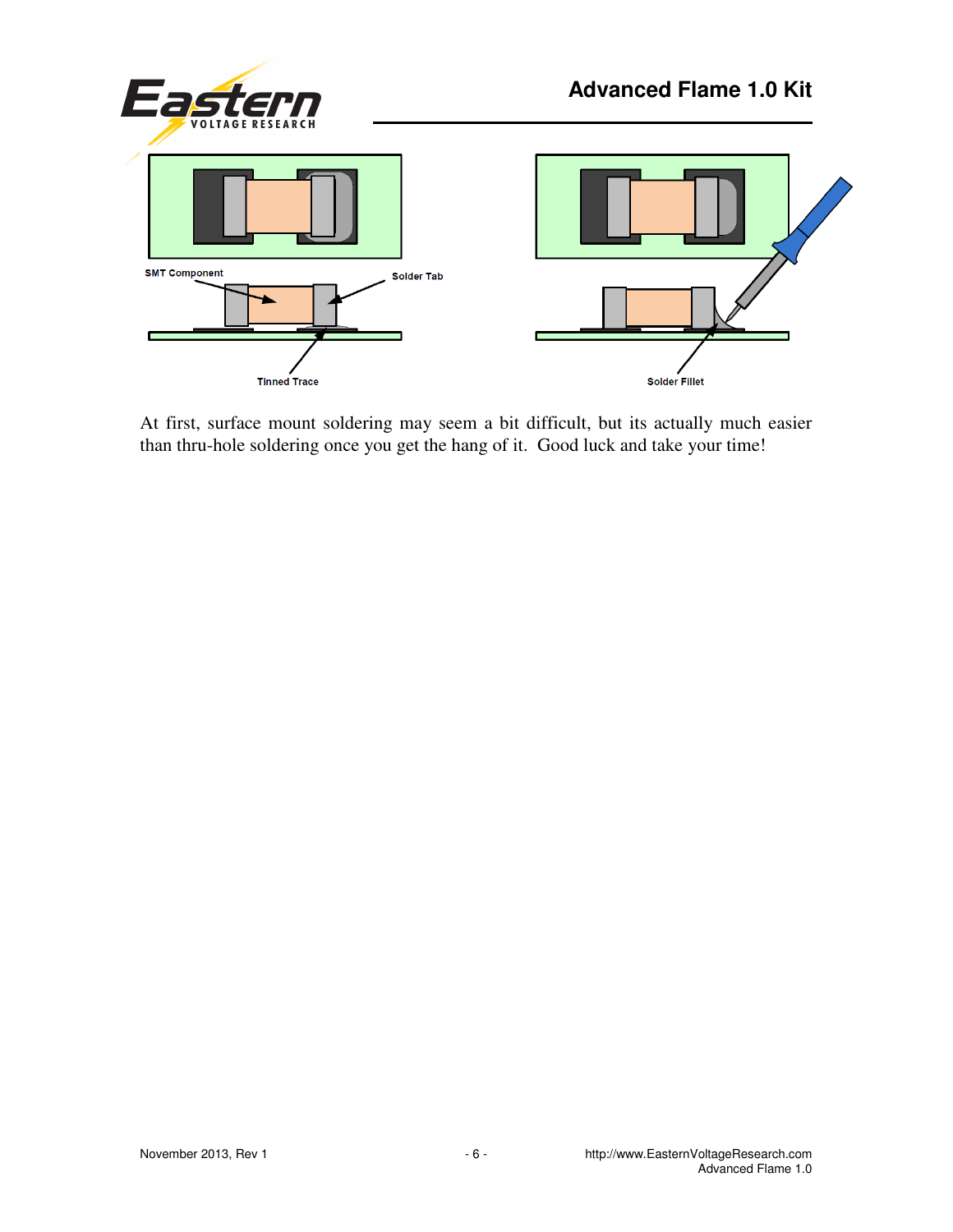

#### **Advanced Flame 1.0 Kit Parts List**

# **RESISTORS**

- $\Box$  10 ohm Resistor (brown-black-black), R1
- $\Box$  1 47k Resistor (yellow-violet-orange), R2<br> $\Box$  1 82 ohm Resistor. 2W (grev-red-black), R
- 1 82 ohm Resistor, 2W (grey-red-black), R3

# **CAPACITORS**

- $\Box$  1 0.33uF Capacitor, C1<br> $\Box$  1 0.1uF Capacitor. C2
- 1 0.1uF Capacitor, C2

### **DIODES**

| $\Box$ |  | 1N4148 Diode, CR1 |
|--------|--|-------------------|
|--------|--|-------------------|

- $\Box$  1 LED, 4-DIP, D1<br> $\Box$  1 LED, T1 or T13
- 1 LED, T1 or T 1 ¾, D2 (optional supplied by end user)

### **SEMICONDUCTORS**

- $\Box$  1 MC78L05AB Voltage Regulator, U1
- $\Box$  1 PIC12F683 Microcontroller, U2<br> $\Box$  1 BS170 MOSFET, O1
- 1 BS170 MOSFET, Q1

#### **MISCELLANEOUS**

- $\Box$  1 Pushbutton, PB1
- **1** 9V Battery Connector
- $\Box$  1 DIP Socket, 8-Pin

# **REQUIRED, NOT SUPPLIED**

□ 1 9V Battery or 9-12V DC Power Supply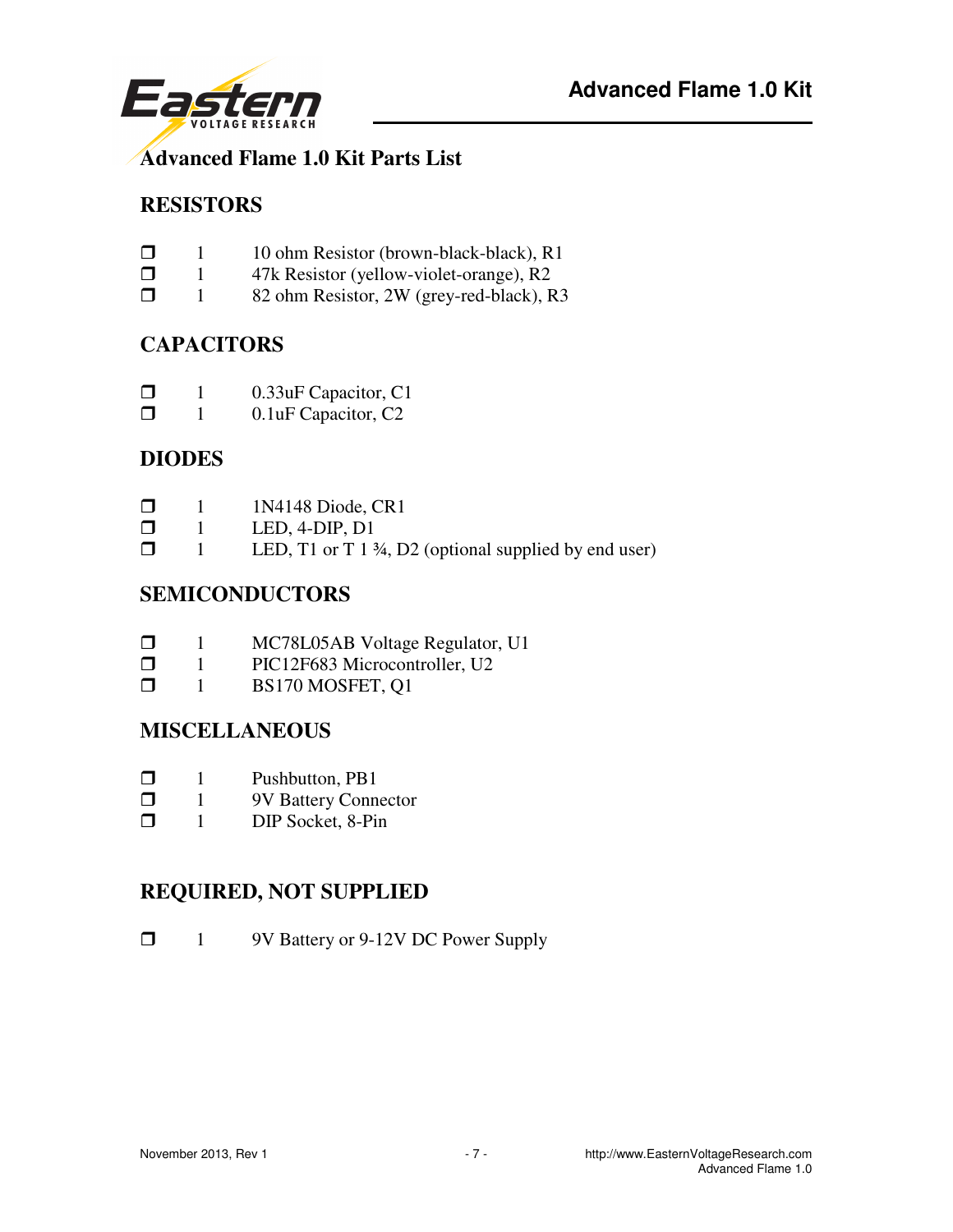



**Advanced Flame 1.0 - Component Layout Diagram** 

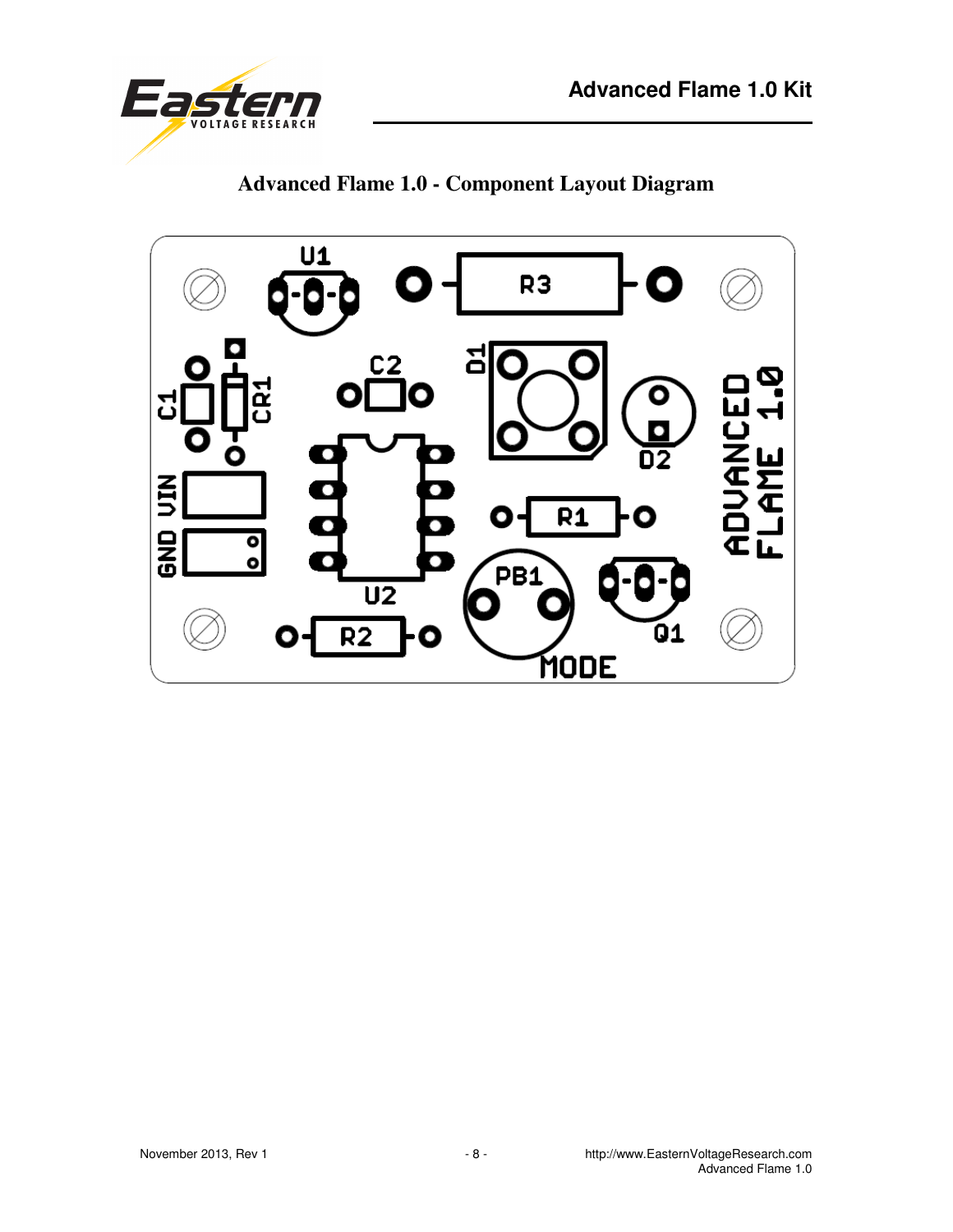

# **KIT Building Instructions**

Now we will begin building the kit. There are just a few more important things to know before we install the first components.

For each component, the word "install" always means the following:

- 1. Pick the correct value to start with.
- 2. Insert the component into the correct printed circuit board (PCB) location.
- 3. Orient the component correctly especially when there is a right and a wrong way to solder it in. (i.e. Electrolytic capacitors, diodes, ICs, transistors, etc...)
- 4. Solder all connections unless directed otherwise. Ensure enough heat is used to allow solder to flow for clean, shiny, and completed connections.

Also, please be sure to take us seriously when we say that good soldering is the key to the proper operation of your circuit!

- Use a 25W soldering pencil with a clean, sharp tip. DO NOT USE a high power soldering gun such as those trigger activated units.
- Use only rosin core solder intended for electronics use
- Ensure your work area is clean, and has plenty of bright lighting
- Build your kit in stages, taking breaks to check your work. Be sure to clean the board periodically with a brush or compressed air to remove any excess wire cuttings, etc…

Okay, so lets begin!

- $\Box$  1. Install R1, 10 ohm resistor (brown-black-black)
- $\Box$  2. Install R2, 47k resistor (yellow-violet-orange)
- 3. Install R3, 82 ohm, 2W resistor (gray-red-black)
- 4. Install CR1, 1N4148 diode. The cathode band on the diode must match that shown on the silkscreen.
- 5. Install C1, 0.33uF capacitor(marking BC334 or 334 or similar)
- $\Box$  6. Install C2, 0.1uF capacitor (marking BC104 or 104 or similar)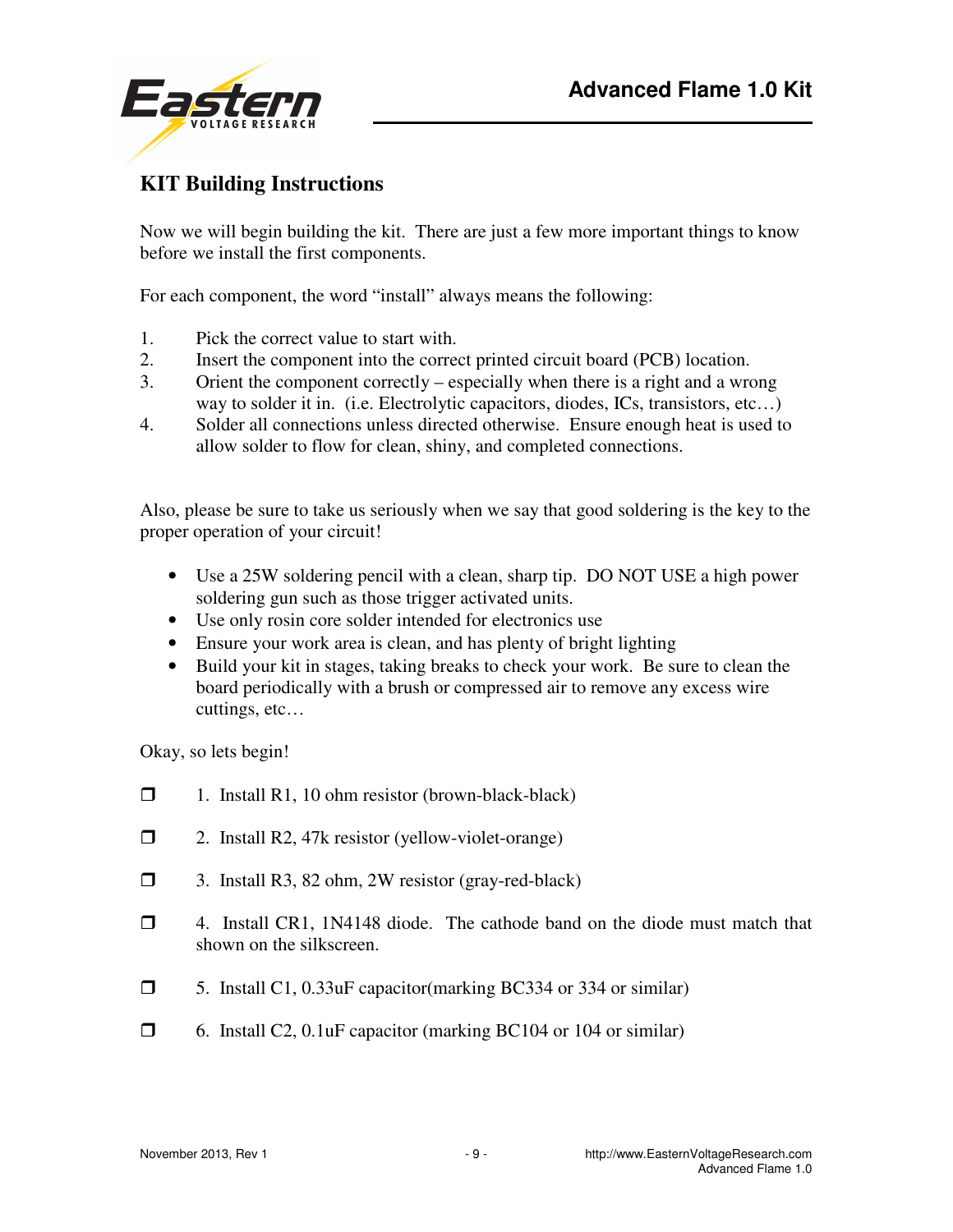

- 7. Install U1, MC78L05AB voltage regulator (marked MC78L05AB) This IC needs to be orientated properly. Please insert U1 into the board with the flat edge of the IC orientated according to the silkscreen layout drawing.
- 8. Install an 8-pin DIP socket into the U2 location. Note that one end of the DIP socket is marked by a notch; this end MUST be oriented as shown on the PCB layout. **DO NOT INSTALL PIC12F683 Microcontroller at this time!**
- 9. Install Q1, BS170 MOSFET transistor (marked BS170) This transistor needs to be orientated properly. Please insert U1 into the board with the flat edge of the transistor orientated according to the silkscreen layout drawing.
- $\Box$  10. Install D1, LED. The cathode end of the package is designated with a notch. Ensure that the notch lines up with the notch according to the silkscreen on the layout drawing.
- □ 11. Install pushbutton, PB1.
- 12. Install the 9V battery connector to the PCB board. The red wire connects to the terminal pad labeled VIN on the PCB while the black wire connects to the terminal pad labeled GND.

Congratulations! You have just completed your Advanced Flame 1.0 kit. Please take a few moments to look over the board and ensure that all the components are installed properly with the correct orientation. Since some of the parts may be unfamiliar to you, you may want to be extra sure that they have been inserted correctly. After you are sure that everything seems to be properly installed, move on to the set-up and testing section.

# **Set-up and Testing**

Okay, so lets begin!

- 1. Install a 9V battery into the battery connector, or connect a 7-12VDC power supply to the proper terminals ensuring proper polarity is observed.
- $\Box$  2. Using a multimeter, verify that there is 5VDC at pin 1, of U2. This will ensure that the onboard 5V regulator, U1, is connected and working properly. If the voltage is not 5V, you will need to determine why U1 is not working before continuing on.
- □ 3. Disconnect the 9V battery or 7-12VDC power supply.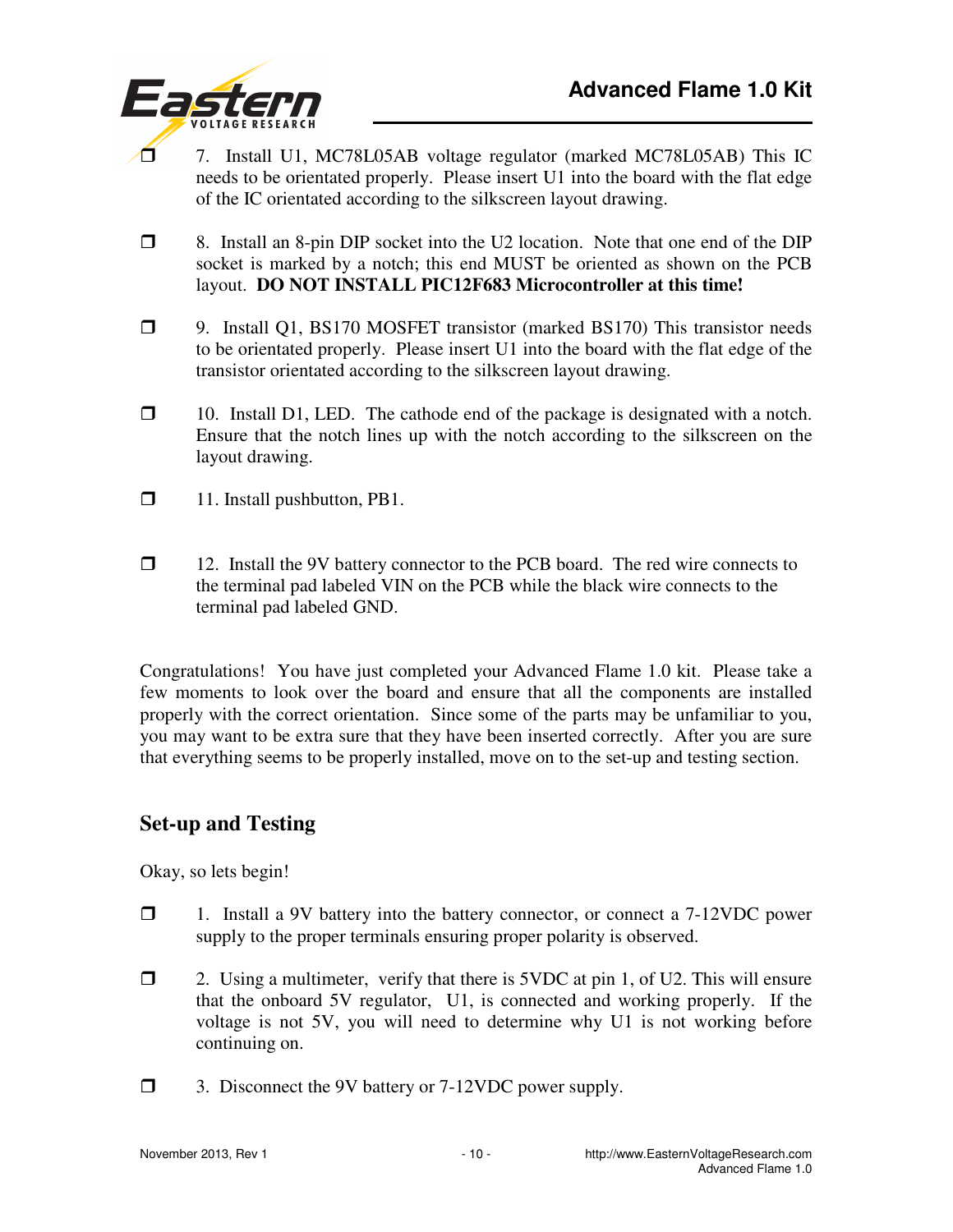

- $\Box$  4. Install the programmed PIC12F683 microcontroller into the U2 location. Note that one end of the PIC12F683 is marked by a notch; this end MUST be oriented as shown on the PCB layout.
- 5. Reconnect the 9V battery or 7-12VDC power source.
- $\Box$  6. The unit should either beginning running in an operational mode or be in the OFF mode. Press the pushbutton once to cycle to the next mode.

Congratulations! Your Digital Flame 1.0 is now completed and operational.

#### **Selecting Modes**

Pressing the pushbutton once and releasing will advanced the Advanced Flame 1.0 to the next mode of operation. One mode is the OFF state. To turn OFF the Advanced Flame 1.0, either cycle the modes until the OFF mode is selected or remove the 9V battery or power supply from the board.

#### **Internal EEPROM**

The present mode of operation is stored non-volatile internal EEPROM. This allows the unit to continue in the last selected mode of operation when power is restored. This is useful when the device is used for display purposes or for event lighting where relays are used to turn the device ON and OFF in that the desired mode of operation will always be the same each time the unit is powered OFF and then powered ON again.

#### **Alternative LED**

A standard T-1 / T-1 ¾ LED pad, D2, has been provided for the use of alternative LEDs on the board. This is useful if the end user wishes to experiment with different LEDs, different colors, or even operate an externally mounted LED. It is important to note that if an alternative LED is used at this D2 location that D1 be removed. Only one LED, D1 or D2, can be used at a time.

#### **Troubleshooting**

PROBLEM: The LED doe not illuminate when I apply power. SOLUTION: Verify that the LED, U1, U2, CR1, and Q1 are installed properly. Also press the pushbutton once to ensure the device is not in the OFF mode.